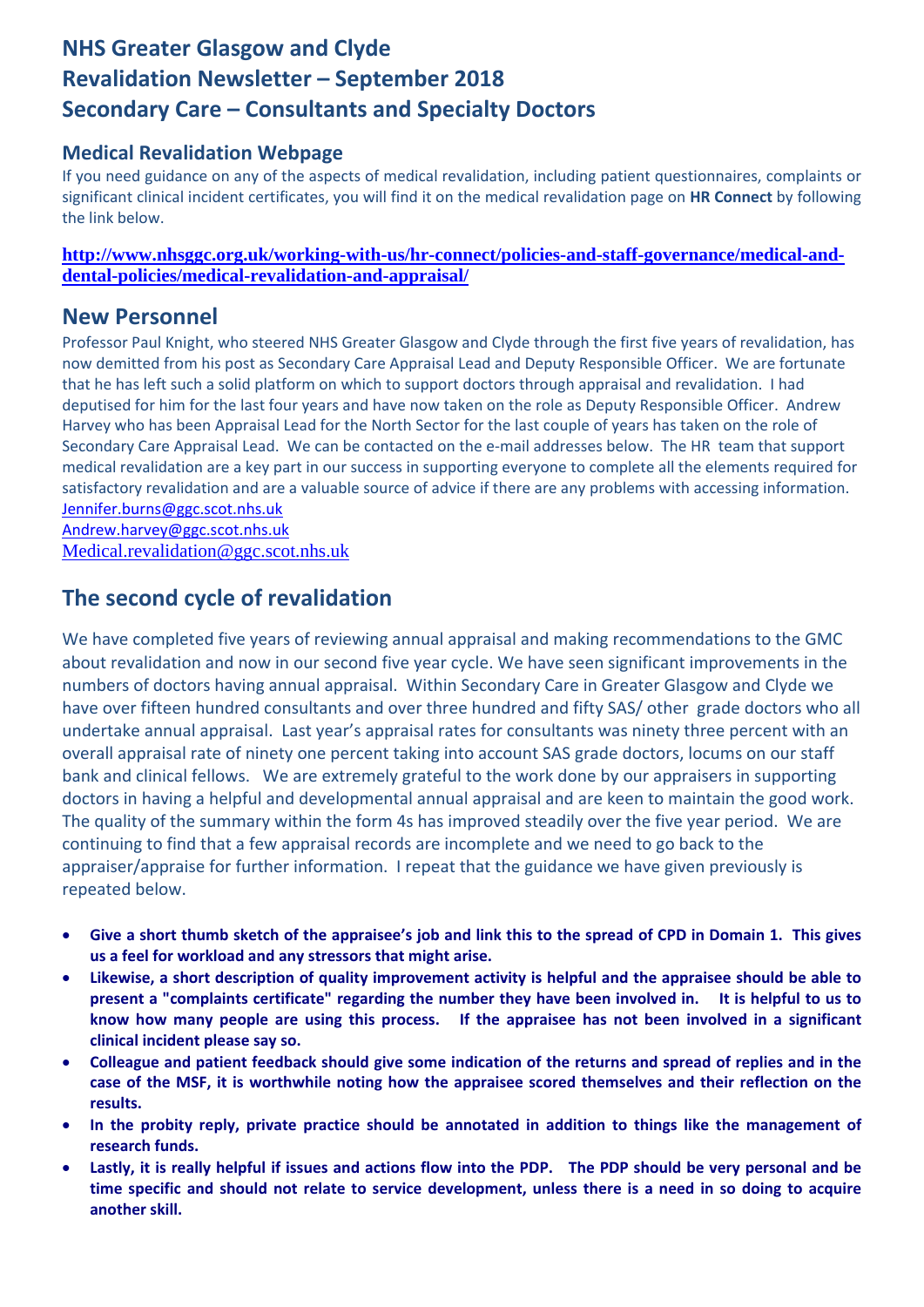## **Hot topics**

### **Patient questionnaires**

Patient feedback is regarded by the GMC as an essential component of the revalidation process and should be undertaken once in a five year cycle. The Board recommends the use of the NHSGGC Patient Feedback Questionnaire (a version of the Care Measure questionnaire) or one of two variations of this questionnaire for use by Radiologists and Child Health Specialists. The link through the HR connect medical revalidation site will allow you to contact the medical revalidation team to request 25 questionnaires which can then be handed out and sent back for electronic reading and formation of a report that can be sent to you and your appraiser. Whilst there are some limitations in the lack of free text feedback, this does mean that there is no need for the consultant to administer or collate reports.

If any other questionnaire is favoured it needs to meet the GMC requirements and be approved by the board wide revalidation group which meets six monthly. The GMC continues to keep this under review and we will update you if there are any changes in requirement.

To manage the high volume of questionnaires the Board purchased an electronic scanner, specifically to read the NHSGGC Patient Feedback Questionnaire plus the two variations. At this point in time the Board is unable to administer any other types of questionnaires and, therefore, if a doctor chooses to use an alternative questionnaire they will be required to make their own administration arrangements.

### **Clinical fellows:**

Doctors in training are revalidated by NES or their training body. We do employ a number of doctors who are not in a career grade post under the label of clinical fellows. These doctors are employed in grades from foundation level to senior post CCT trainee. We are now ensuring that all these doctors have an educational supervisor who is responsible for assisting in annual appraisal. The summary of the appraisal is documented on the SOAR system and we have encouraged the doctors to use a suitable E portfolio to provide the majority of information for the appraisal. Clinical fellows can access an E portfolio through either college or university and can have this reimbursed through study leave funding. Clinical fellows and educational supervisor can find detailed advice on the medical revalidation link above.

### **Private/non NHS practice**

We would remind appraisees and appraisers that their appraisal should cover the whole of their practice. This means that appraisees should bring information from their private or other non‐NHS practice, e.g. Medicolegal and reflect on it within the appraisal process. We would ask that appraisers make a note within the form 4 that this has been discussed and that there are no major variations in clinical practice between sectors.

### **Appraisal training**

We are keen to recruit new appraisers to the process. Feedback from current appraisers is that it is a rewarding and interesting area of practice and developing skills and broading horizons. We would ask that new appraisers undertake a minimum of ten appraisals per year and they should have agreed with their clinical director appropriate SPA time within their job plan. The link below is to the NES training which provides very high quality training and broadens the non-clinical CPD aspect of working practice. Refresher training is also available.